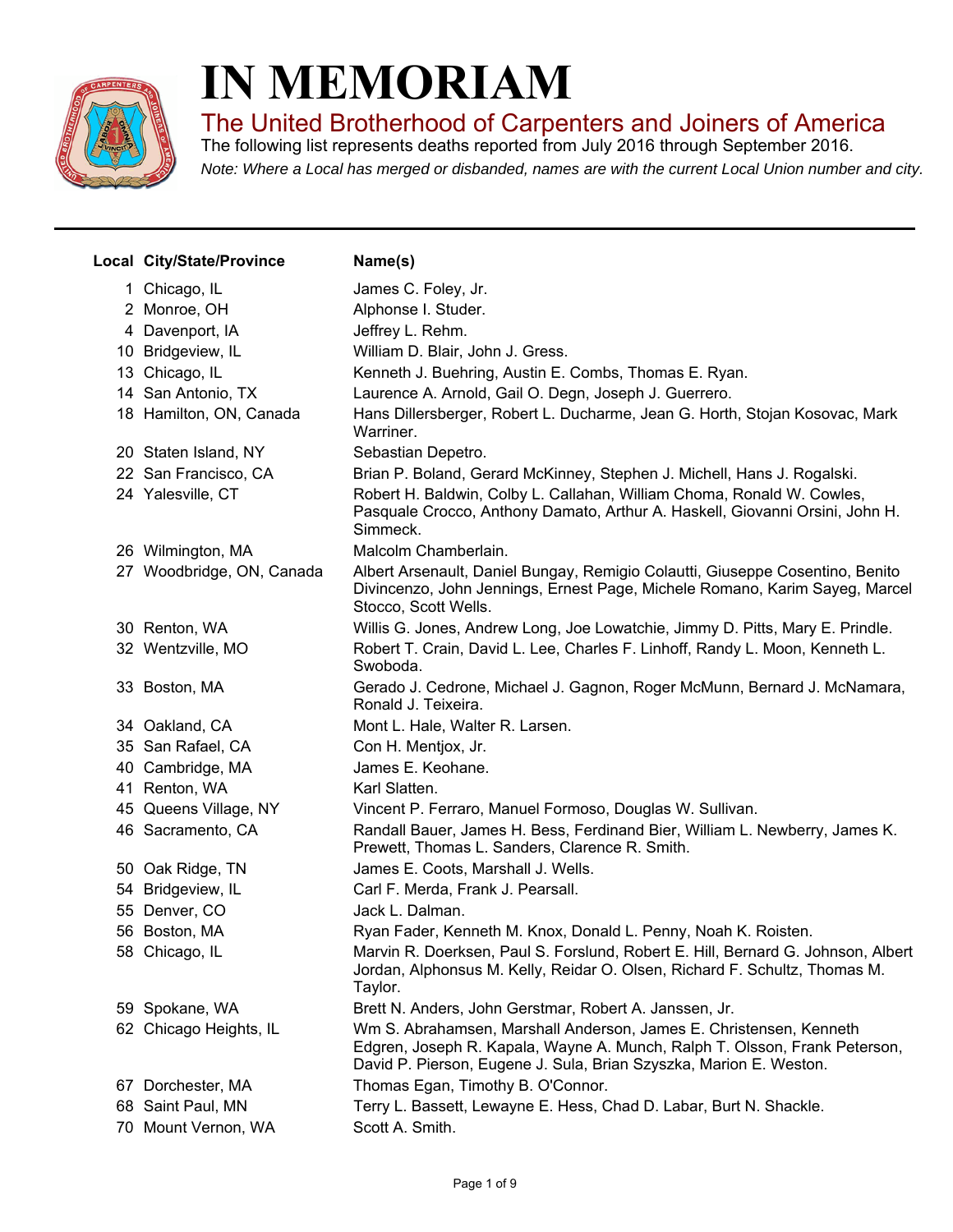| Local City/State/Province    | Name(s)                                                                                                                                                                                                                                                |  |
|------------------------------|--------------------------------------------------------------------------------------------------------------------------------------------------------------------------------------------------------------------------------------------------------|--|
| 74 Hixson, TN                | Theresa L. Glantz, William L. Lavender, Victor D. Stephens, Alton E. Tolleson.                                                                                                                                                                         |  |
| 80 Elmwood Park, IL          | Ernest Jaeger, Delbert Owen.                                                                                                                                                                                                                           |  |
| 82 Great Falls, MT           | Steven E. Beasley, Gary D. Lowman, Dennis J. Oleary, Bruce A. Osterman,<br>Walter C. Stickney.                                                                                                                                                         |  |
| 83 Lwr Sackville, NS, Canada | Merrill L. Snyder, Ryan F. Stroh.                                                                                                                                                                                                                      |  |
| 92 St Louis, MO              | Hubert F. Golden, Tanner E. Morrow, Charles H. Rogers, Danny S. Sharp, John<br>R. Vessells, Robert J. Wahoff, William A. White.                                                                                                                        |  |
| 94 Warwick, RI               | Henry Ditommaso, Joseph H. Gladu, Jarl F. Nelson, Steven E. Picotte, Guido B.<br>Ruggieri, John F. Santaniello.                                                                                                                                        |  |
| 97 St Louis, MO              | Scott A. Brown, Eugene Caruso, Dennis A. Doerr, Carl A. Kramer, James M.<br>Raddatz, Thomas H. Sippel.                                                                                                                                                 |  |
| 100 Lansing, MI              | Keith J. Clinton, Nick Kooiker, Jr., Dennis L. Purchase.                                                                                                                                                                                               |  |
| 102 Livermore, CA            | James E. Benson, Edward H. Eckert.                                                                                                                                                                                                                     |  |
| 106 Des Moines, IA           | Jim D. Curtis, Harold C. Peiffer.                                                                                                                                                                                                                      |  |
| 107 Worcester, MA            | Leonard R. Chartier, Alonzo J. McGrath.                                                                                                                                                                                                                |  |
| 108 Springfield, MA          | Bernard T. Greenwood, David S. Lanoue.                                                                                                                                                                                                                 |  |
| 111 Methuen, MA              | Wilfred J. Leblanc, Jason Neve, Lionel P. Sirois.                                                                                                                                                                                                      |  |
| 118 Londonderry, NH          | Raymond W. Guilbeault.                                                                                                                                                                                                                                 |  |
| 129 Lacey, WA                | Charles B. Logsdon.                                                                                                                                                                                                                                    |  |
| 133 Terre Haute, IN          | Robert W. Greenlee.                                                                                                                                                                                                                                    |  |
| 136 Monroe, OH               | Kirby J. Banks, James P. Richey.                                                                                                                                                                                                                       |  |
| 141 Bridgeview, IL           | David Thynne.                                                                                                                                                                                                                                          |  |
| 146 Oregon City, OR          | Brandon J. Wiant.                                                                                                                                                                                                                                      |  |
| 150 Camarillo, CA            | David K. Hawkes, Curtis W. Pape, Charles M. Pike, Larry D. Riesen, Robert V.<br>Snelgrove.                                                                                                                                                             |  |
| 152 Martinez, CA             | Anthony J. Barraco, E I. Christensen, Harry Hope, Jr., Edward F. Hurley, Dean A.<br>Infantino, Gary D. Nauman, Ysidro Tafoya, Jeffrey A. Trujillo, Robert G. Wise, Jr.                                                                                 |  |
| 157 New York, NY             | Louis Boss, Raymond J. Kelly, James M. Monaghan, Mario Paolucci, Kazimierz<br>Piwiec, Nicholas P. Pugliese, Bernard Sonntag, Anthony Triolo.                                                                                                           |  |
| 158 Philadelphia, PA         | Ray R. Campbell, Donald Chamberlin, Joseph P. Cole, Frederick W. Cope, Carl<br>M. Heimerl, William H. Knight, Jr., Walter J. Konrad, P C. Marruchella, Ronald J.<br>Martucci, Thomas R. Moore, Dennis A. Sansoni, Kenneth P. Webb, Howard E.<br>White. |  |
| 164 Havertown, PA            | Keith E. Baer, Anthony T. Capobianchi, James B. Fields, John McDermott, Jr.,<br>Edmond A. Rykowski, Jr., Nikolaus Siemba, David L. Sollenberger.                                                                                                       |  |
| 167 Allentown, PA            | Armand B. Ciccotti, George R. DiCiurcio, Ronald A. Oxenford, Donald Reese,<br>Clement P. Repsher, Robert W. Schnierlein, Jr., Larry Torpey, Jr.                                                                                                        |  |
| 171 Youngstown, OH           | John Corradetti, Frank Moran, Donald E. Vondrasek.                                                                                                                                                                                                     |  |
| 173 New Castle, DE           | Robert T. Dickerson, Francis Difilippo, Claude O. Dohl, Richard M. Mancini.                                                                                                                                                                            |  |
| 174 Joliet, IL               | Michael L. Barbic, Blalin R. Bellander, Charles W. Horvath.                                                                                                                                                                                            |  |
| 175 Louisville, KY           | Samuel E. Boles, Steve Buechele, Ronald D. Casey, Sr., John D. Higdon,<br>Raymond S. Mitchell, H R. Pennington.                                                                                                                                        |  |
| 177 Baltimore, MD            | Lester G. Denton, Raleigh B. Knight, John B. Lanigan, Jr., James C. Prigmore,<br>Raymond F. Register, David Silwick, Kenneth W. Thurston, James L. Townsley.                                                                                           |  |
| 179 Edison, NJ               | William B. Hearn.                                                                                                                                                                                                                                      |  |
| 180 Vallejo, CA              | Roy Gallo, Carl M. Lafreniere, Franklin L. Webb, Jr.                                                                                                                                                                                                   |  |
| 181 Elmwood Park, IL         | Richard Baginski, James A. Cameron, Peter Ciero, Peter J. Floreani, James P.<br>Ligman, William B. Marcy, Steve P. Mudjer, Andrew G. Ross, Billy F. Starnes.                                                                                           |  |
| 184 West Jordan, UT          | Thomas B. Petersen.                                                                                                                                                                                                                                    |  |
| 186 Steubenville, OH         | Ottis Miller, Ronald D. Paris, Sr.                                                                                                                                                                                                                     |  |
| 195 Ottawa, IL               | Larry B. Thorson.                                                                                                                                                                                                                                      |  |
| 197 Upper Marlboro, MD       | Wm E. Benton, Jr.                                                                                                                                                                                                                                      |  |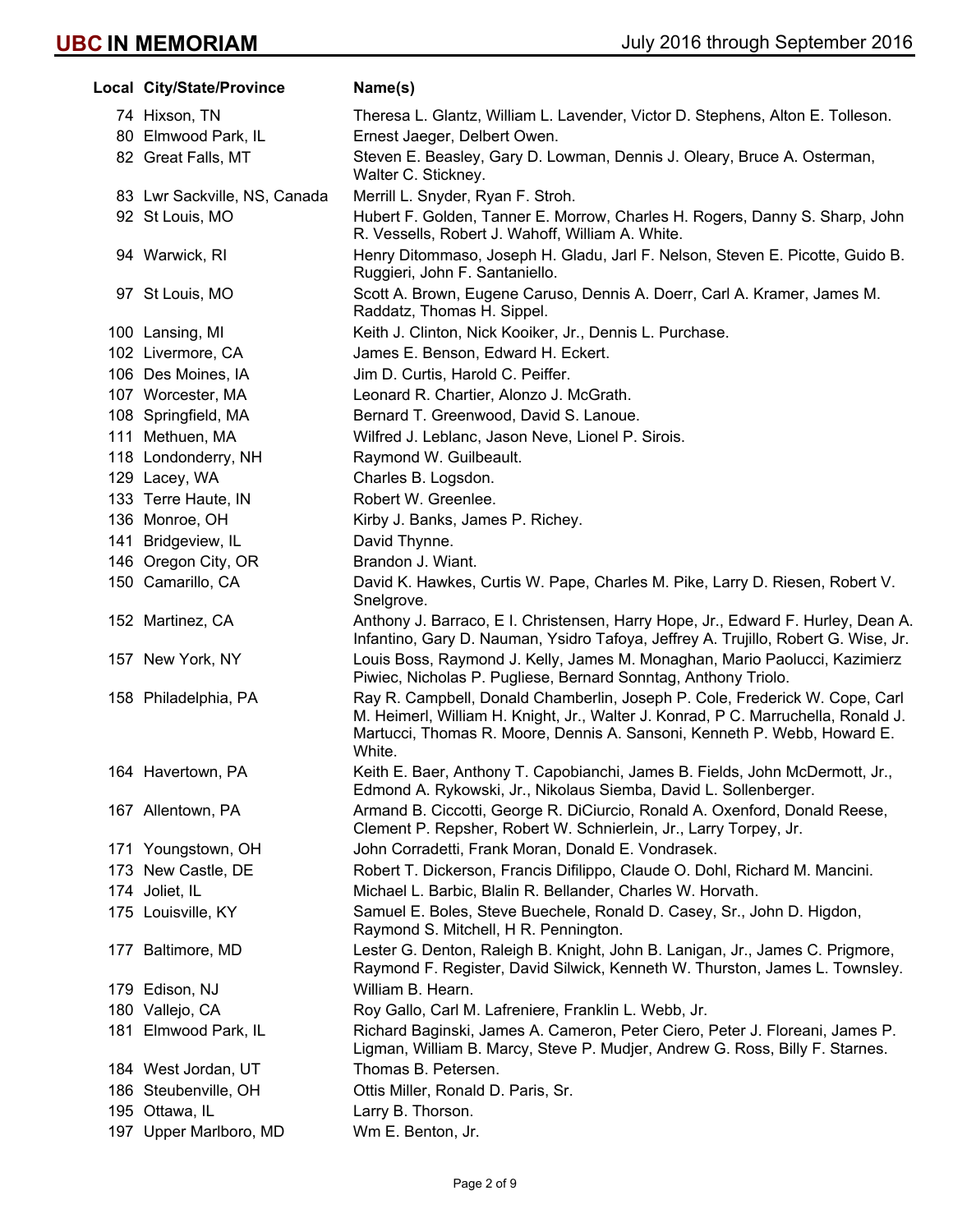| Local City/State/Province | Name(s)                                                                                                                                                                                                                                                                                                                                                                                                                                                                                                                                                                                                                                                                                                                                                                                                                                                                                                                                                                                                                                                                                                                                                                                                                                                                                                                                                                                                                                                                                                                                                                                                                                                                                                                                                               |  |
|---------------------------|-----------------------------------------------------------------------------------------------------------------------------------------------------------------------------------------------------------------------------------------------------------------------------------------------------------------------------------------------------------------------------------------------------------------------------------------------------------------------------------------------------------------------------------------------------------------------------------------------------------------------------------------------------------------------------------------------------------------------------------------------------------------------------------------------------------------------------------------------------------------------------------------------------------------------------------------------------------------------------------------------------------------------------------------------------------------------------------------------------------------------------------------------------------------------------------------------------------------------------------------------------------------------------------------------------------------------------------------------------------------------------------------------------------------------------------------------------------------------------------------------------------------------------------------------------------------------------------------------------------------------------------------------------------------------------------------------------------------------------------------------------------------------|--|
| 200 Columbus, OH          | David C. Blatt, Ralph D. Heil, Richard L. McLean.                                                                                                                                                                                                                                                                                                                                                                                                                                                                                                                                                                                                                                                                                                                                                                                                                                                                                                                                                                                                                                                                                                                                                                                                                                                                                                                                                                                                                                                                                                                                                                                                                                                                                                                     |  |
| 202 Grayling, MI          | Joseph Skop.                                                                                                                                                                                                                                                                                                                                                                                                                                                                                                                                                                                                                                                                                                                                                                                                                                                                                                                                                                                                                                                                                                                                                                                                                                                                                                                                                                                                                                                                                                                                                                                                                                                                                                                                                          |  |
| 205 Richmond, VA          | Michael J. Byard, David J. Degraw, Robert S. Hill.                                                                                                                                                                                                                                                                                                                                                                                                                                                                                                                                                                                                                                                                                                                                                                                                                                                                                                                                                                                                                                                                                                                                                                                                                                                                                                                                                                                                                                                                                                                                                                                                                                                                                                                    |  |
| 209 Sylmar, CA            | E F. Bacchilega, Benjamin V. Dibene, Raymond M. Hart, Manuel Ortiz, James F.<br>Smith, Michael D. Torres.                                                                                                                                                                                                                                                                                                                                                                                                                                                                                                                                                                                                                                                                                                                                                                                                                                                                                                                                                                                                                                                                                                                                                                                                                                                                                                                                                                                                                                                                                                                                                                                                                                                             |  |
| 210 Monroe, CT            | Lucjan K. Danek, John C. Dapp, Jr., Ben B. Nagy, Karl H. Nyberg.                                                                                                                                                                                                                                                                                                                                                                                                                                                                                                                                                                                                                                                                                                                                                                                                                                                                                                                                                                                                                                                                                                                                                                                                                                                                                                                                                                                                                                                                                                                                                                                                                                                                                                      |  |
| 215 Lafayette, IN         | Edward E. Griffith, Phillip Koning.                                                                                                                                                                                                                                                                                                                                                                                                                                                                                                                                                                                                                                                                                                                                                                                                                                                                                                                                                                                                                                                                                                                                                                                                                                                                                                                                                                                                                                                                                                                                                                                                                                                                                                                                   |  |
| 217 Foster City, CA       | Travis Duncan, Jr., Alejandro B. Manzo, William N. Marsh.                                                                                                                                                                                                                                                                                                                                                                                                                                                                                                                                                                                                                                                                                                                                                                                                                                                                                                                                                                                                                                                                                                                                                                                                                                                                                                                                                                                                                                                                                                                                                                                                                                                                                                             |  |
| 218 Medford, MA           | Patrick F. McFeely, Scott C. Yeomans.                                                                                                                                                                                                                                                                                                                                                                                                                                                                                                                                                                                                                                                                                                                                                                                                                                                                                                                                                                                                                                                                                                                                                                                                                                                                                                                                                                                                                                                                                                                                                                                                                                                                                                                                 |  |
| 219 Framingham, MA        | Jay J. Fraley, John W. Martin.                                                                                                                                                                                                                                                                                                                                                                                                                                                                                                                                                                                                                                                                                                                                                                                                                                                                                                                                                                                                                                                                                                                                                                                                                                                                                                                                                                                                                                                                                                                                                                                                                                                                                                                                        |  |
| 223 Nashville, TN         | Bobby M. Boner.                                                                                                                                                                                                                                                                                                                                                                                                                                                                                                                                                                                                                                                                                                                                                                                                                                                                                                                                                                                                                                                                                                                                                                                                                                                                                                                                                                                                                                                                                                                                                                                                                                                                                                                                                       |  |
| 225 Atlanta, GA           | Robert O. Blair, D L. Busby, David L. Mussell, Paul E. Williams, William Worley.                                                                                                                                                                                                                                                                                                                                                                                                                                                                                                                                                                                                                                                                                                                                                                                                                                                                                                                                                                                                                                                                                                                                                                                                                                                                                                                                                                                                                                                                                                                                                                                                                                                                                      |  |
| 232 Fort Wayne, IN        | Zack N. Dennis, Elwood M. Tieman.                                                                                                                                                                                                                                                                                                                                                                                                                                                                                                                                                                                                                                                                                                                                                                                                                                                                                                                                                                                                                                                                                                                                                                                                                                                                                                                                                                                                                                                                                                                                                                                                                                                                                                                                     |  |
| 237 East Peoria, IL       | William H. Allington, Danny R. Berry, James N. Bolson, Floyd J. Bonds, Mandius<br>J. Hansen, Earl W. Harms, Christopher T. Hecht, William H. Neilson, Bert E.<br>Vanhorn.                                                                                                                                                                                                                                                                                                                                                                                                                                                                                                                                                                                                                                                                                                                                                                                                                                                                                                                                                                                                                                                                                                                                                                                                                                                                                                                                                                                                                                                                                                                                                                                             |  |
| 243 Champaign, IL         | Paul W. Batson, Robert J. Young.                                                                                                                                                                                                                                                                                                                                                                                                                                                                                                                                                                                                                                                                                                                                                                                                                                                                                                                                                                                                                                                                                                                                                                                                                                                                                                                                                                                                                                                                                                                                                                                                                                                                                                                                      |  |
| 249 Kingston, ON, Canada  | Jacobus Bax, Robert J. Black, Harry E. Fox.                                                                                                                                                                                                                                                                                                                                                                                                                                                                                                                                                                                                                                                                                                                                                                                                                                                                                                                                                                                                                                                                                                                                                                                                                                                                                                                                                                                                                                                                                                                                                                                                                                                                                                                           |  |
| 250 Des Plaines, IL       | Cory C. Anderson, Eduardo Garcia, Charles F. Hull, George E. McGillivray, Sr.,<br>David F. Pawlikowski, Steven M. Schmidt, James A. Thiel, Joseph R. White.                                                                                                                                                                                                                                                                                                                                                                                                                                                                                                                                                                                                                                                                                                                                                                                                                                                                                                                                                                                                                                                                                                                                                                                                                                                                                                                                                                                                                                                                                                                                                                                                           |  |
| 251 Edison, NJ            | Raymond Arnold, Roger M. Boberg, William Braswell, Boyd Burrows, Walter S.<br>Butrica, Donald J. Campbell, Angelo Caniglia, Michael F. Carr, Frank Castaldi,<br>Bernard J. Charnik, Carl E. Chiumento, James L. Cuccinello, John B. Cuneo,<br>Thomas J. Davis, William P. Dugan, Arthur J. Galen, Anthony Gattuso, Fred G.<br>Hauck, Gervis E. Hentz, III, John Higgins, Robert J. Holwell, Raymond J. Horn,<br>Frank M. Howley, Martin P. Ingram Sr., George M. Irwin, Jr., George J.<br>Jarnutowski, John J. Kirk, Sheldon Kunsky, Louis L. Landolf, Jr., Joseph J. Law,<br>Harry Logan, Kenneth A. Mason, Frank Matthews, Joseph McGinley, Sr., George<br>McLean, Norman A. Morris, Jr., Charles Mueller, Sr., Robert H. Oeschger,<br>George Okeefe, John R. Payne, Jr., Gilbert Persicketti, Charles Reed, Jr.,<br>William A. Richardson, Sr., John Robbins, Francis Rodemich, John Rodgers, Sr.,<br>Charles J. Rosati, Harry L. Ross, John Simmons, Brooke E. Smith, III, David P.<br>Sponburgh, Nicholas A. Teti, Gary Wendt, Vinson E. Wertz.                                                                                                                                                                                                                                                                                                                                                                                                                                                                                                                                                                                                                                                                                                                  |  |
| 252 Edison, NJ            | Eric J. Agostine, Thomas J. Albeser, Frank W. Angelo, Henry F. Baier, Michele<br>Barile, Albert T. Baselice, Walter Bender, Gene Bernardini, John H. Bibus, Alex<br>H. Biedrzycki, Izidor Bojaciuk, W T. Boryszewski, Manfred Braeunle, Stefan<br>Brenner, Edward A. Brockmeyer, Nunzio G. Buscaglia, George Callahan, Antonio<br>Caruso, Necati Cercioglu, Stephen Cherneky, Alfredo Ciccarelli, Mychajlo Ciuper,<br>Jose M. Contursi, David A. Dacenzo, Adriano Dadamo, Victor N. Dalessandro,<br>Giuseppe Dattilo, Alex B. Delizio, Jr., Michael T. Demarco, Adamo Dignetti,<br>Antonio Donato, Nicola Dorazio, William C. Eckert, Joseph Elliott, Chas D. Engle,<br>Peter Ermler, Ottavio Falcone, Robert D. Falcone, William E. Faunce, Vincent<br>Feudale, Fidel Gonzalez, Edmund A. Grafstrom, James J. Grafstrom, Thomas D.<br>Greco, Victor B. Haines, Mathias Heinz, Menachem Hertz, George A. Higginson,<br>James Holton, Alfonso Inglima, Heath W. Irwin, Yeruant Jilozian, Juozas<br>Kalinanskas, H Kochersperger, Franklin J. Kramer, Richard Kurowski, Rennick A.<br>Lee, Donats Leikums, Samuel F. Letizio, Robert G. Leupold, David A. Lindquist,<br>Nicholas Malerba, James C. Manata, William A. Mcateer, John W. McClernan,<br>Robert A. McCord, Kenneth E. Mertz, Angelo A. Miscio, Ernesto Moccia, Ezio<br>Monaco, Peter L. Musumeci, Samuel Paone, Walter S. Park, Guiseppe Patti,<br>Matthew Patyk, Berardino Pomponio, B P. Porembo, Willie Schumm, Raymond<br>N. Seccia, Martin L. Shoemaker, Johannes Sieberer, Philip M. Slaweski, Criss<br>Smith, A S. Sobolewski, Leroy I. Swisher, Wlodzimierz Szypicyn, Samuel Turner,<br>Theodor Vanbebber, Marton Varga, Nathaniel Vereen, Aqvilino L. Villa, John<br>Wysoczanski, Thomas Zacierka. |  |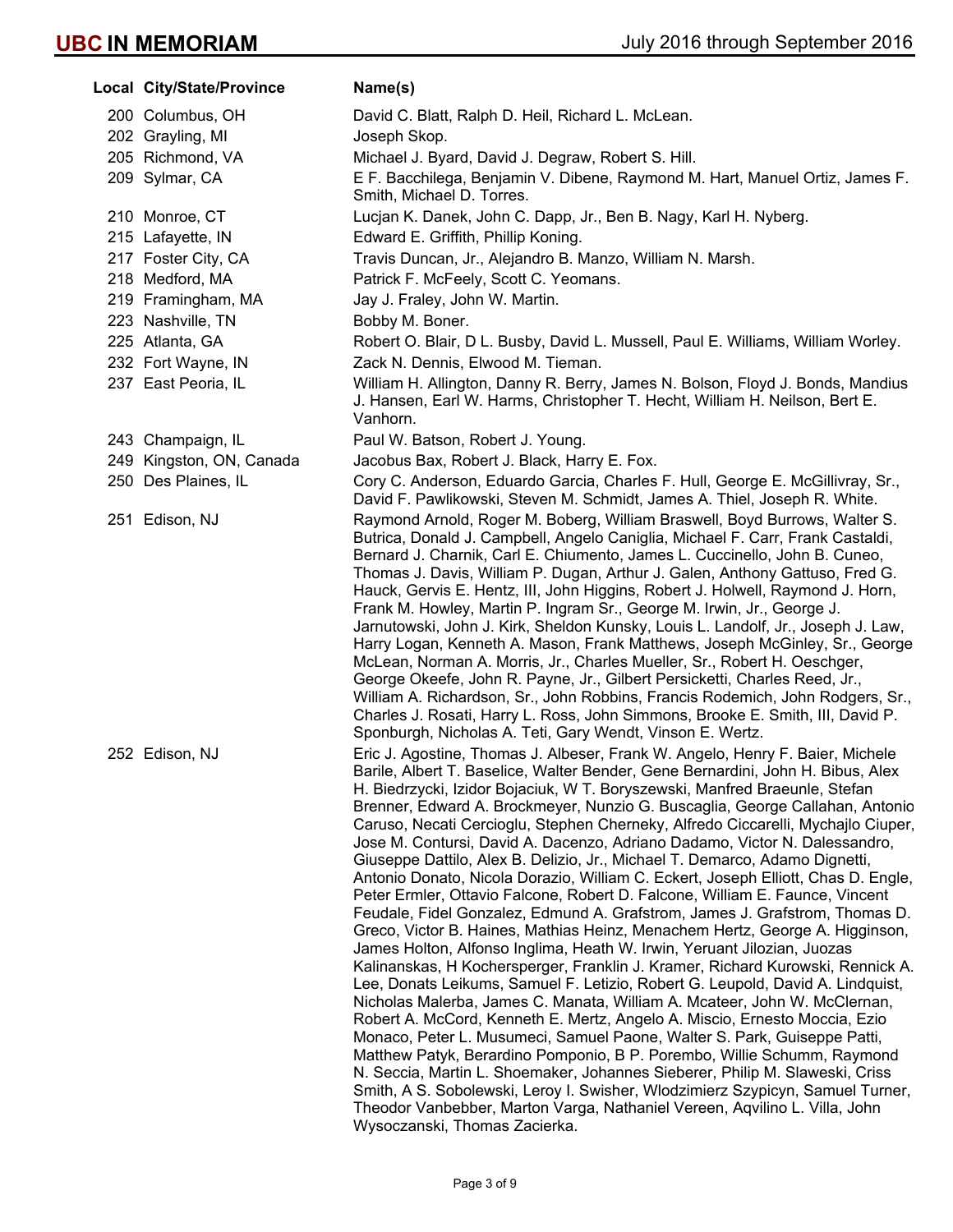| Local City/State/Province | Name(s)                                                                                                                                                                                                                                                                                                                                                                                                                                                                                                                                                                                    |
|---------------------------|--------------------------------------------------------------------------------------------------------------------------------------------------------------------------------------------------------------------------------------------------------------------------------------------------------------------------------------------------------------------------------------------------------------------------------------------------------------------------------------------------------------------------------------------------------------------------------------------|
| 253 Hackensack, NJ        | Anthony N. Benaquista, Richard L. Colfax, William S. DeRosa, Raymond P.<br>Helton, Theodore A. Johansmeyer, Gabriel Lisa, Joseph M. Mulligan, Amadeo<br>Rocco Rodino, Pancrazio Toscano, Robert F. Wunsch.                                                                                                                                                                                                                                                                                                                                                                                 |
| 254 Edison, NJ            | Timothy P. Devlin, Henry J. Drzewoszewski, Sr., Michael K. Freund, Michael J.<br>Mauro, Lewis F. Rostron, Richard R. Smith, Sigurd Syvertsen.                                                                                                                                                                                                                                                                                                                                                                                                                                              |
| 255 Hammonton, NJ         | John A. Barrett, Arnold J. Bozearth, Arnold C. Breeden, Richard E. Brewster,<br>Arthur J. Catling, William T. Johnston, Ronald J. Massey, Rufus S. Moraca,<br>Thomas C. Niemiec, Harold H. Pharo, Albert J. Plasket, Daniel M. Scull, Jr.,<br>William J. Slimm, Robert E. Sutton, Joseph S. Ummarino.                                                                                                                                                                                                                                                                                      |
| 256 Savannah, GA          | Cindy W. Partin.                                                                                                                                                                                                                                                                                                                                                                                                                                                                                                                                                                           |
| 264 Pewaukee, WI          | John L. Galbraith, Richard G. Hoffman, Valentine F. Kihn, Burton Model, Lew<br>Pistiner.                                                                                                                                                                                                                                                                                                                                                                                                                                                                                                   |
| 270 Springfield, IL       | Norbert Holthaus, Joseph R. Ruskey, William Steinhour, John C. White.                                                                                                                                                                                                                                                                                                                                                                                                                                                                                                                      |
| 272 Chicago Heights, IL   | Donald H. Engeln, Donald J. Metzler.                                                                                                                                                                                                                                                                                                                                                                                                                                                                                                                                                       |
| 275 Newton, MA            | John F. Barrett.                                                                                                                                                                                                                                                                                                                                                                                                                                                                                                                                                                           |
| 276 Cheektowaga, NY       | Bill Gotshall, John Hartigan, Philip Mascellino, John Moore, Kenneth W. Newell,<br>Joseph R. Oneil, William J. Patterson, Guy S. Rhinehart, Richard A. Sattelberg,<br>Nelson L. Stephan, Raymond J. Swannie, Simon R. Zambotti.                                                                                                                                                                                                                                                                                                                                                            |
| 277 Binghamton, NY        | Edward M. Knight, Jr., Rufus E. Kubler, Jack L. Loper, Edward J. McManus,<br>Joseph F. Miller, Edward K. Pfendler, Jr., Robert V. Pontius, Victor V. Potish.                                                                                                                                                                                                                                                                                                                                                                                                                               |
| 279 Hopewell Junction, NY | Roy Abrahamsen, Charles L. Albanese, Frank Allegretti, Stephen Barschow, Leo<br>Biedermann, Raymond T. Birney, Rocco Ciccone, Francesco Cortina, Joseph E.<br>Costa, F J. Delpriore, Barney Dobrowolski, Frank Gatti, Zedekiah Grant, Roger E.<br>Hartnett, John B. Hermanowski, Robert L. Jackson, Raymond F. Kistner, David J.<br>Koechel, John L. Laforge, Vito A. Licata, Ernesto Marques, Vincent Mauro, Oke<br>Meyer, Larry M. Nelson, Eugene C. Odell, Guido Quintiliani, Nazzaro Serino,<br>Millard Springstead, Demetrio Surace, Frank Todaro, Thomas Ward, Richard J.<br>Weller. |
| 283 Augusta, GA           | William R. Bodie, Robert P. Cameron, William R. Martin.                                                                                                                                                                                                                                                                                                                                                                                                                                                                                                                                    |
| 285 Akron, OH             | Harry F. Beitzel, Shane M. Brewer, Albert J. Dascoli, Richard A. Kirby, Wm F.<br>Kuntzleman, Larry Locklear, Arrel W. Stalnaker, Avon L. Woodard.                                                                                                                                                                                                                                                                                                                                                                                                                                          |
| 290 Hauppauge, NY         | Walter C. Baer, Jr., Thomas J. Broschart, Arthur P. Butler, Anthony Dibitonto,<br>Nicholas Ferrante, William Hamlik, William T. Horton, Jean R. Jeanty, Daniel R.<br>Martin, Donald McDonald, John E. Puska, Robert W. Sawyer, Robert Shea, Jr.,<br>Henry Woodman, Bryan Young.                                                                                                                                                                                                                                                                                                            |
| 291 Albany, NY            | Ralph E. Bahan, Jr., Robin W. Branham, William J. Deitz, Charles E. Randall.                                                                                                                                                                                                                                                                                                                                                                                                                                                                                                               |
| 301 Indianapolis, IN      | Dale D. Gee, F I. Knickerbocker, Phillip G. Wagner, William E. Wiley, Cecil<br>Woodall.                                                                                                                                                                                                                                                                                                                                                                                                                                                                                                    |
| 310 Rothschild, WI        | Ralph M. Erdman, Arnold B. Mackey.                                                                                                                                                                                                                                                                                                                                                                                                                                                                                                                                                         |
| 311 Joplin, MO            | Virgil K. Dodson.                                                                                                                                                                                                                                                                                                                                                                                                                                                                                                                                                                          |
| 314 Madison, WI           | Arthur J. Anderson, Dale H. Anderson, Eugene R. Gilbertson, David K. Schnabel,<br>George T. Schnell, Douglas A. Steuber.                                                                                                                                                                                                                                                                                                                                                                                                                                                                   |
| 315 Kansas City, MO       | Don Attebery, Billie J. Barton, Clyde E. Beatty, Wayne H. Blough, Robert J.<br>Burks, Jack L. Chayer, Michael R. Dibben, C A. Dickson, Jr., Joe B. Dorman,<br>Peter P. Duvall, Eugene J. Elmore, Gordon R. Haggard, William A. Kirkpatrick,<br>William F. Michael, Kenneth H. Nolan, Elbert G. Rockey, David L. Rushton,<br>Norman E. Smithey, Patrick Stallbaumer.                                                                                                                                                                                                                        |
| 318 Pelham, AL            | Steven C. Dionne, Arthur J. Gadpaille, Albert W. Jatko, James W. McMillan,<br>Raymond L. Roberts, Ricky L. Trim, Wilbert Wells.                                                                                                                                                                                                                                                                                                                                                                                                                                                            |
| 322 Saint Paul, MN        | Fredrick W. Budenski, Willard Eggan, Burney H. Kopischke, Joseph W. Kruse,<br>Elmer L. Prahm, James J. Preimesberger, Leonard E. Schiro, Donald Schwartz,<br>Gordon C. Stasney, Franklyn J. Venhor, Douglas F. Widmer.                                                                                                                                                                                                                                                                                                                                                                     |
| 329 Oklahoma City, OK     | Leonard Calloway, David Mitchell.                                                                                                                                                                                                                                                                                                                                                                                                                                                                                                                                                          |
| 343 Winnipeg, MB, Canada  | David A. Glover, Bruce Switzer.                                                                                                                                                                                                                                                                                                                                                                                                                                                                                                                                                            |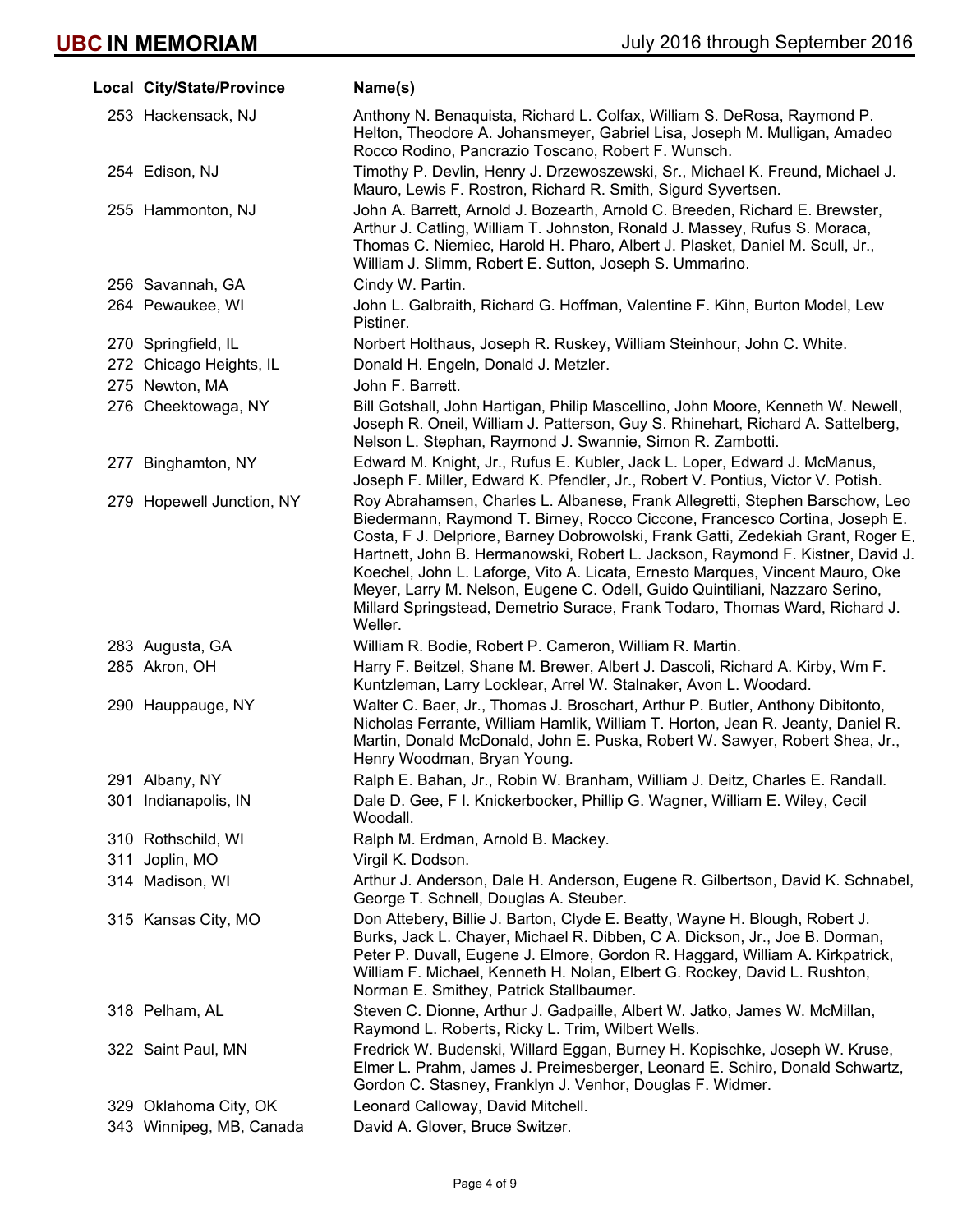| Local City/State/Province | Name(s)                                                                                                                                                                                                                                                                                                                                                                                                                                                                  |  |
|---------------------------|--------------------------------------------------------------------------------------------------------------------------------------------------------------------------------------------------------------------------------------------------------------------------------------------------------------------------------------------------------------------------------------------------------------------------------------------------------------------------|--|
| 344 Pewaukee, WI          | Robert J. Bykowski, Gerald F. Dietsche, Steven C. Gould, Henry A. Hintz, Leroy<br>L. Ingraham, Robert B. Kubacki, Charles E. Kuhn, Jason C. Vollriede, Carl R.<br>Westlund.                                                                                                                                                                                                                                                                                              |  |
| 351 Rossford, OH          | Albert L. Barth, Donnel D. Blausey, Robert R. Brown, Edwin R. French, Michael<br>T. Grimes, Jayne M. Harvey, Glen R. Holmes, Frank W. Kesting, Jr., Gregory B.<br>Nickloy, John D. Nusbaum, III, Richard I. Willey.                                                                                                                                                                                                                                                      |  |
| 357 Paducah, KY           | Michael B. Phillips.                                                                                                                                                                                                                                                                                                                                                                                                                                                     |  |
| 361 Hermantown, MN        | Ronald V. High.                                                                                                                                                                                                                                                                                                                                                                                                                                                          |  |
| 363 Lisle, IL             | Larry D. Duffey, Robert N. Kilb.                                                                                                                                                                                                                                                                                                                                                                                                                                         |  |
| 372 Lima, OH              | William O. Fox, Ronnie Jones.                                                                                                                                                                                                                                                                                                                                                                                                                                            |  |
| 373 Cleveland, OH         | Lawrence S. Cabala, Ted W. Madzelonka.                                                                                                                                                                                                                                                                                                                                                                                                                                   |  |
| 405 San Jose, CA          | Librado E. Chavez, David J. Cook, Richard H. Davis, Wallace E. Giroux, Joseph<br>D. Hendricks, A F. Simione, Jr.                                                                                                                                                                                                                                                                                                                                                         |  |
| 407 Albuquerque, NM       | Joe P. Gallegos, William G. James, Roy M. Lujan.                                                                                                                                                                                                                                                                                                                                                                                                                         |  |
| 409 Los Angeles, CA       | Bill H. Mattoon, Allen L. Redfield, Sr., Richard L. Vanda.                                                                                                                                                                                                                                                                                                                                                                                                               |  |
| 413 South Bend, IN        | Herbert R. Daehne, Wayne E. Hansen, Robert Malcolm.                                                                                                                                                                                                                                                                                                                                                                                                                      |  |
| 420 Sharon, PA            | Kenneth E. Pate.                                                                                                                                                                                                                                                                                                                                                                                                                                                         |  |
| 423 Duncansville, PA      | Frank Moldovan, Jr.                                                                                                                                                                                                                                                                                                                                                                                                                                                      |  |
| 424 Randolph, MA          | Bartley Kelly.                                                                                                                                                                                                                                                                                                                                                                                                                                                           |  |
| 429 Arlington, TX         | Rube W. Davidson, James T. Means.                                                                                                                                                                                                                                                                                                                                                                                                                                        |  |
| 431 Lebanon, PA           | John P. Ackiewicz, John C. Alexander, Claude B. Black, Jr., Gordon E. Deiter, Jr.<br>William H. Fronk, Theodore P. Kazmar, Jr., Gerald R. Sholedice, Glenn E. Wolf.                                                                                                                                                                                                                                                                                                      |  |
| 432 Pittsburgh, PA        | Jesse A. Allen, Timothy S. Beckham, Donald E. Bowman, Joseph E. Chandler,<br>William S. Crusan, Jacob Dalke, Joseph H. Foster, Jr., Zebulin T. Greenawalt,<br>Thomas F. Greiner, Norman G. Herold, Carlos J. Hicks, William J. Horrell, Aaron<br>M. Kuhta, Albert D. Lambert, Robert R. Melisko, Oliver E. Myers, Paul O. Richey,<br>Jack R. Scaife, Joseph P. Sciulli, Leon P. Spearman, III, Benjamin F. Termin,<br>Mercer Todd, Guy D. Tressler, Jr., John J. Urdzik. |  |
| 434 Chicago Heights, IL   | Thaddeus P. Rys, Stanley A. Swanson, Edward Thill.                                                                                                                                                                                                                                                                                                                                                                                                                       |  |
| 435 Cleveland, OH         | Arthur J. Becks, Keith Broadbent, Robert Coulter, Benito Dicenso, Lawrence M.<br>Dissauer, Jerry A. Grosse, Dennis J. Haley, George Holy, Robert E. Kapes,<br>Wayne A. Meyer, Ronald Murner, Dean Noonan, Theodore B. Palmer, Robert L.<br>Sands, Forest W. Schindel, Richard P. Strelec, George Wonkovich.                                                                                                                                                              |  |
| 437 Portsmouth, OH        | Curtis W. Besco, Kenneth C. Howard.                                                                                                                                                                                                                                                                                                                                                                                                                                      |  |
| 439 Charleston, WV        | Talmadge Kirk, Raymond L. Saunders.                                                                                                                                                                                                                                                                                                                                                                                                                                      |  |
| 441 Pittsburgh, PA        | Ralph A. Buccille.                                                                                                                                                                                                                                                                                                                                                                                                                                                       |  |
| 443 Pittsburgh, PA        | Joseph W. Hiener, Richard B. Keiffer, Raymond C. Moll, John E. Smith, Tommy<br>L. Watson.                                                                                                                                                                                                                                                                                                                                                                                |  |
| 443P Pittsburgh, PA       | Wm E. Draper, Jr., Glenn D. Reynolds, Sr., Monroe W. Turner.                                                                                                                                                                                                                                                                                                                                                                                                             |  |
| 445 Scranton, PA          | George A. Charnogursky, Charles Haber, Jonathan L. Hall, Walter Kuzara, Peter<br>P. Petrowski, Arthur Russell, Jr.                                                                                                                                                                                                                                                                                                                                                       |  |
| 475 Framingham, MA        | Ernest G. Savoie.                                                                                                                                                                                                                                                                                                                                                                                                                                                        |  |
| 491 Baltimore, MD         | James E. Brown, Joseph P. Chamberlin, Geovanny A. Galindo, Bonita L. Ginn,<br>Phillip Harley, John K. McAuley, Edmund C. Purwin, Jackie L. Walden, Tammy L.<br>Williams, Robert E. Wilson.                                                                                                                                                                                                                                                                               |  |
| 494 Tecumseh, ON, Canada  | Albert Bastien, George Budrewicz, Scott B. Knight.                                                                                                                                                                                                                                                                                                                                                                                                                       |  |
| 505 Aptos, CA             | Jerry T. Finuf, Dale D. Holtzclaw.                                                                                                                                                                                                                                                                                                                                                                                                                                       |  |
| 525 Kalamazoo, MI         | Donald D. Bischoff, Walter E. Johnson, Martin J. Koziel, Jason Winfield.                                                                                                                                                                                                                                                                                                                                                                                                 |  |
| 527 Nanaimo, BC, Canada   | Branko Drazic, Lawrie Johnson, Jerry V. Poppe.                                                                                                                                                                                                                                                                                                                                                                                                                           |  |
| 535 Randolph, MA          | Howard L. Hayden.                                                                                                                                                                                                                                                                                                                                                                                                                                                        |  |
| 547 San Diego, CA         | Meryle Anderson, Marcelo A. Develasco.                                                                                                                                                                                                                                                                                                                                                                                                                                   |  |
| 548 St. Paul, MN          | Leonard I. Cramer.                                                                                                                                                                                                                                                                                                                                                                                                                                                       |  |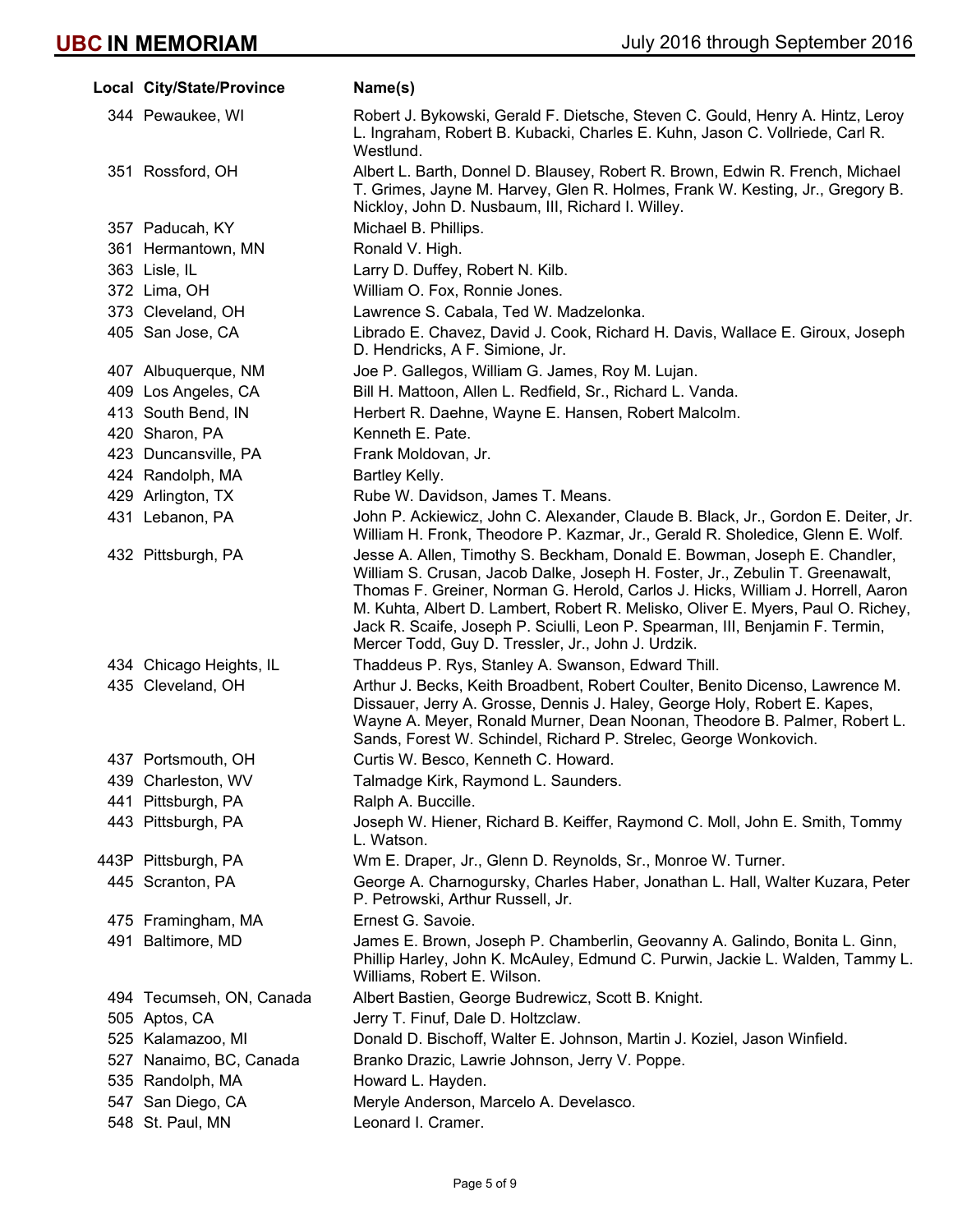| Local City/State/Province                    | Name(s)                                                                                                                                                                                                                                                                                                                                                                                                                                                                                                                                                                                                                                                                       |  |
|----------------------------------------------|-------------------------------------------------------------------------------------------------------------------------------------------------------------------------------------------------------------------------------------------------------------------------------------------------------------------------------------------------------------------------------------------------------------------------------------------------------------------------------------------------------------------------------------------------------------------------------------------------------------------------------------------------------------------------------|--|
| 551 Houston, TX                              | Francis K. Casey.                                                                                                                                                                                                                                                                                                                                                                                                                                                                                                                                                                                                                                                             |  |
| 558 Lisle, IL                                | Raymond A. Larson.                                                                                                                                                                                                                                                                                                                                                                                                                                                                                                                                                                                                                                                            |  |
| 579 Paradise, NL, Canada                     | Lewis Parsons.                                                                                                                                                                                                                                                                                                                                                                                                                                                                                                                                                                                                                                                                |  |
| 599 Hammond, IN                              | John E. Blink, Aloysius R. Sajdyh.                                                                                                                                                                                                                                                                                                                                                                                                                                                                                                                                                                                                                                            |  |
| 624 Randolph, MA                             | Bruce W. Peterson.                                                                                                                                                                                                                                                                                                                                                                                                                                                                                                                                                                                                                                                            |  |
| 630 Long Beach, CA                           | Robert D. Reed, James M. Tatum.                                                                                                                                                                                                                                                                                                                                                                                                                                                                                                                                                                                                                                               |  |
| 662 Freeburg, IL                             | Steven K. Anderson, Lester G. Eckert, Theodore Matecki, Andrew L. Wydeck.                                                                                                                                                                                                                                                                                                                                                                                                                                                                                                                                                                                                     |  |
| 675 Woodbridge, ON, Canada<br>687 Warren, MI | John Kaczmarek, Adolf Lang, Bogdan Malyk, Seppo Ritola, Eric Paul Short.<br>Donald E. Bohlinger, Henry J. Burek, Dondo A. Ciavattone, Jim Davis, Robert A.<br>Follebout, Gregory G. Henry, John R. Kelly, Robert J. Kennedy, William L. Kett,<br>Jr., David P. Kinser, P C. Laudicina, Caruso F. Marino, Gerald D. McBee, Norton<br>L. Millerd, Allan F. Myers, Henry Palmer, Donald E. Perry, Wilbert Rajala,<br>Auguste A. Rehbein, Kenneth J. Schipper, Robert L. Shortt, Robert E. Straw,<br>Michael J. Susalla, Willie Tellis, James Trahey, Thomas G. Turner, Cecil A.<br>Waters, Abram Weintraub, Robert West, Jr., Frank H. Whelan, James L. Witt, S.<br>Witukiewicz. |  |
| 701 Fresno, CA                               | Thomas J. Dailey, Ronald P. Watts.                                                                                                                                                                                                                                                                                                                                                                                                                                                                                                                                                                                                                                            |  |
| 706 Saginaw, MI                              | Nelson L. Bard, Jerry F. Chludil, James W. Compton, Howard D. Cook, Steve R.<br>Sanborn.                                                                                                                                                                                                                                                                                                                                                                                                                                                                                                                                                                                      |  |
| 713 Hayward, CA                              | Kendle W. Barnett, Robert G. Byrd, Eduardo Cervantes, George B. Contreras,<br>William C. Fry, Bobby G. Gifford, Cletus I. Gravette, Robert W. Lebrun, Joseph J.<br>Lopes, Daryl J. Manuel, Yoshinari Miyata, Gustavo Pulido, Cruz F. Ruiz, Robert L<br>Smith, Sr., Wendell H. Timmons, Richard Valentine, Jr., Hiram Watters.                                                                                                                                                                                                                                                                                                                                                 |  |
| 715 Cranford, NJ                             | Angelo P. Petix.                                                                                                                                                                                                                                                                                                                                                                                                                                                                                                                                                                                                                                                              |  |
| 716 St Louis, MO                             | Stephen J. Conner, Ronald G. Friedel, William P. Hartge.                                                                                                                                                                                                                                                                                                                                                                                                                                                                                                                                                                                                                      |  |
| 721 Whittier, CA                             | Claus E. Ehrhart, Forrest L. Mitchell, Alex Muresan, Albert V. Salcido, Guadalupe<br>Sanchez.                                                                                                                                                                                                                                                                                                                                                                                                                                                                                                                                                                                 |  |
| 723 Boston, MA                               | Michael Hawco.                                                                                                                                                                                                                                                                                                                                                                                                                                                                                                                                                                                                                                                                |  |
| 731 Sheboygan, WI                            | Orlis J. Larson, Jr.                                                                                                                                                                                                                                                                                                                                                                                                                                                                                                                                                                                                                                                          |  |
| 735 Mansfield, OH                            | Eugene R. Fry, Otto Neumann.                                                                                                                                                                                                                                                                                                                                                                                                                                                                                                                                                                                                                                                  |  |
| 740 Woodhaven, NY                            | Stephen P. Connolly, Thomas Ricks.                                                                                                                                                                                                                                                                                                                                                                                                                                                                                                                                                                                                                                            |  |
| 743 Bakersfield, CA                          | Jack C. Eads, Bill D. Hunt, Cecil D. Mauldin, Raymond M. Oliver, Allen<br>Williamson.                                                                                                                                                                                                                                                                                                                                                                                                                                                                                                                                                                                         |  |
| 744 Bellevue, OH                             | David E. Bender.                                                                                                                                                                                                                                                                                                                                                                                                                                                                                                                                                                                                                                                              |  |
| 745 Honolulu, HI                             | Robert N. Arinaga, George S. Kamiya, Kirby Matsumoto, Richard Moriwake, Paul<br>N. Nishi, Saburo Sadahira, Harry Sakaguchi, Harry T. Tagomori, Akira Terada,<br>Herbert Yajima.                                                                                                                                                                                                                                                                                                                                                                                                                                                                                               |  |
| 746 Honolulu, HI                             | Daniel Sakai, Donald Tanaka, James F. Tompkins.                                                                                                                                                                                                                                                                                                                                                                                                                                                                                                                                                                                                                               |  |
| 751 Santa Rosa, CA                           | Harold L. Barnes, Ernst J. Bohn, Wm O. Graham.                                                                                                                                                                                                                                                                                                                                                                                                                                                                                                                                                                                                                                |  |
| 777 Harrisonville, MO                        | Dustin N. Schell.                                                                                                                                                                                                                                                                                                                                                                                                                                                                                                                                                                                                                                                             |  |
| 785 Cambridge, ON, Canada                    | Robert E. Chambers, John Nagel.                                                                                                                                                                                                                                                                                                                                                                                                                                                                                                                                                                                                                                               |  |
| 792 Rockford, IL                             | Hershel W. Morlan, D C. Vandebogert, Jr.                                                                                                                                                                                                                                                                                                                                                                                                                                                                                                                                                                                                                                      |  |
| 803 Buena Park, CA                           | Leo Boudreau, Manuel Cruz, Noble E. Everett, James E. Hammonds, Harold<br>Johnson, W A. McDonald.                                                                                                                                                                                                                                                                                                                                                                                                                                                                                                                                                                             |  |
| 839 Hoffman Estates, IL                      | Richard A. Christy, James A. Gornick, Douglas G. Hames, Leonard J. Olson,<br>Donald P. Staab, D H. Volkening.                                                                                                                                                                                                                                                                                                                                                                                                                                                                                                                                                                 |  |
| 926 Brooklyn, NY                             | Ralph Carlino, Henry Lipper, John D. McHugh, Roger Sahm, Mark H. Weltzien.                                                                                                                                                                                                                                                                                                                                                                                                                                                                                                                                                                                                    |  |
| 930 St Cloud, MN                             | Elon Helman.                                                                                                                                                                                                                                                                                                                                                                                                                                                                                                                                                                                                                                                                  |  |
| 944 Ontario, CA                              | Mitchell E. Andrews, Juan Leon, Jr., Nicolas J. Madrigales, Melvin M. Mortenson,<br>Fernando Padilla.                                                                                                                                                                                                                                                                                                                                                                                                                                                                                                                                                                         |  |
| 945 Jefferson City, MO                       | Stanley A. Cassmeyer.                                                                                                                                                                                                                                                                                                                                                                                                                                                                                                                                                                                                                                                         |  |
| 948 Sioux City, IA                           | Pickens I. Jennings.                                                                                                                                                                                                                                                                                                                                                                                                                                                                                                                                                                                                                                                          |  |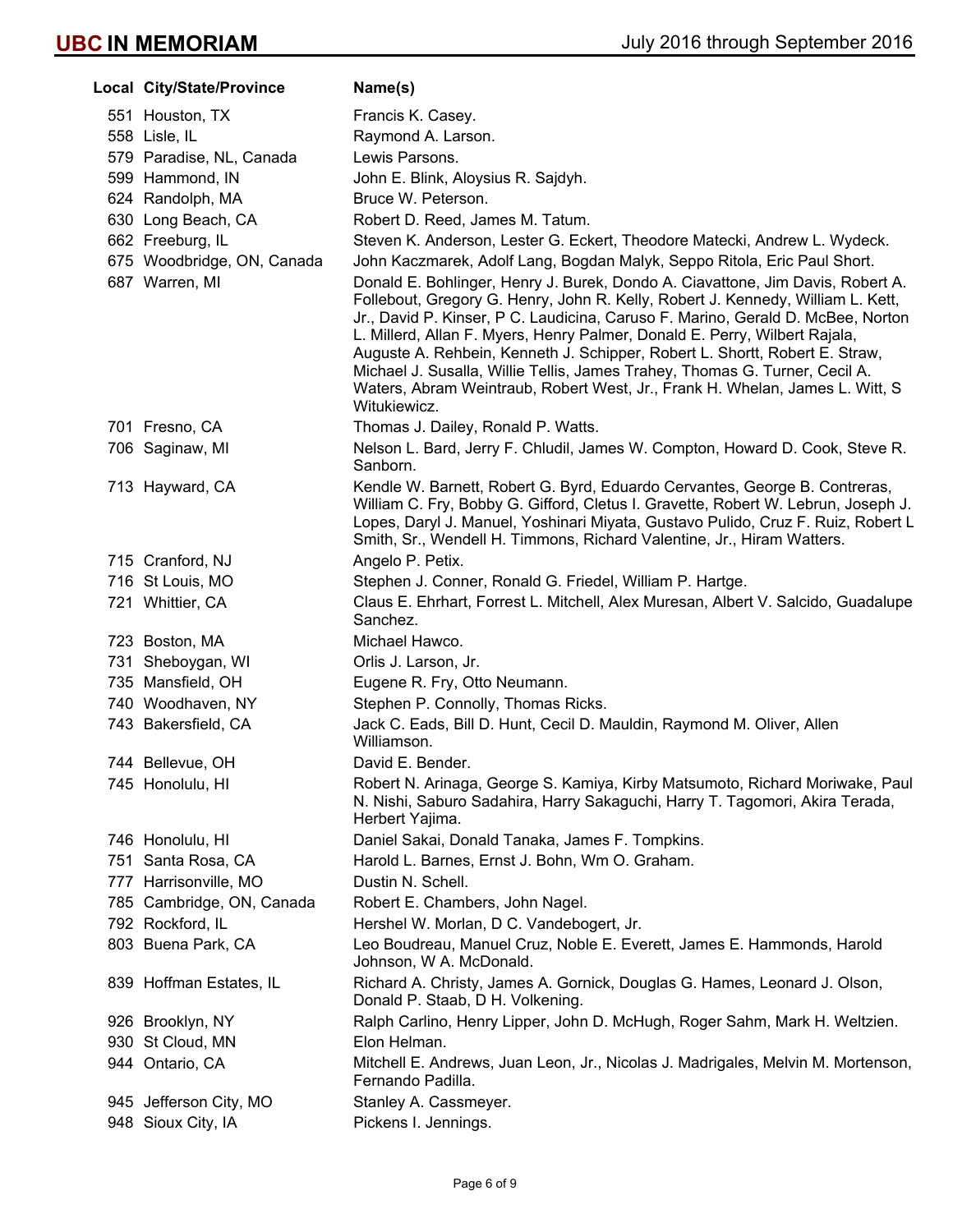**Local City/State/Province Mame(s)** 955 Kaukauna, WI Chris E. Freiberg. 971 Reno, NV James S. Elliker, Rafael Vasquez. 978 Springfield, MO Ivan W. Butcher, Bobby G. Henson, Steven P. Hogan, Kolton L. Shook. 1004 Lansing, MI Leonard E. Buck, Douglas L. Jones. 1005 Hobart, IN Felix G. Bannon, Frank A. Schwartz. 1009 Paradise, NL, Canada Brian F. Levangie. 1017 Portland, OR James C. Biggs, Buford Henderson, V L. Huntsucker, M B. Hyder, Stanley M. Johnson, Franklin D. Kerr, Chas Kosnik, Gordon A. Lindsey, Fred Morgan, Walter Rutledge, Lloyd A. Walls. 1021 Saskatoon, SK, Canada Carman C. Tomsha. 1045 Warren, MI Hayward C. Ford, III, Gerald E. Gavin, Thomas W. Krycian, Malcolm McNeill, John A. Swayze. 1051 Lincoln, IL Clyde A. Dagit. 1056 Kaukauna, WI Jason A. Enders, John F. Feavel, Alfred Nelson. 1074 Eau Claire, WI **Laverne J. Anibas.** 1076 Greenwood, IN John Bell, James R. Bronnenberg, David D. Campbell, Lindell R. Kommer, Bill Lovely, Jerry W. Shipwash, Jerry L. Tudor. 1090 Akron, OH Mark A. Dowdy, Paul A. Duritsch, Dan A. John, Raymond W. Lane, James E. Prosser. 1098 Baton Rouge, LA James L. Bell, Easton J. Stelly, Delmas L. Taylor. 1102 Warren, MI Raymond C. Allore, James V. Anderson, Bradley J. Emenhiser, R M. Krochmalny, Ernie S. Lengyel, Daniel R. Porter, George R. Wilson. 1109 Visalia, CA Frank J. Medeiros. 1121 Framingham, MA Heath D. Brulotte, Richard F. Hopkins. 1143 LaCrosse, WI Wayne W. Husman. 1146 Green Bay, WI Elmer W. Benson, Michael A. Dufek, Charles P. Schommer, Eugene Staidl. 1151 Thunder Bay, ON, Canada Arthur F. Lang, Roland P. Michaud. 1163 Syracuse, NY David J. Farnsworth, Stephen A. Nickolich, Joel C. VanSchaffel. 1176 Fargo, ND Eugene D. Mecham, Lawrence J. Sorenson. 1185 Lisle, IL Walter H. Boheme, Michael Moore. 1209 Florence, AL Vernon R. Baker, Mike A. Nix, Samuel W. Traffanstedt. 1234 Warren, MI Gerald Francisco, Kenneth T. Myers. 1243 Fairbanks, AK Joseph B. Coty, Sr. 1245 Las Cruces, NM Robert Culbertson, Raymond C. Foreman. 1256 Sarnia, ON, Canada Lyle Dennett, Randall W. Nahmabin. 1260 Iowa City, IA **Floyd E. Buffington, Paul R. Duwe, Kory M. Fillmore, Kelly J. Finn, Rex Kinion,** Roy D. Saner, W H. Schwerin, Steve R. Thompson. 1263 Kennesaw, GA Paul E. Powers, Robert S. Toler, Sr. 1266 Austin, TX David N. Hammond. 1281 Anchorage, AK Joel C. Hamel, Leonard J. Hogue, Allen R. Marple, Daniel S. McBirney, Paul A. Thomas, Steve L. Thomas, Elijah C. Zeller. 1302 Groton, CT Philip T. Oconnell. 1305 Fall River, MA Emile F. Quesnell. 1310 St Louis, MO Alfred J. Baker, Arnold L. Mungle, Craig G. Schantz, Eric L. Young. 1325 Edmonton, AB, Canada Ilaz Bajramoski, Jordan D. Benoit, Garry A. Boudreau, Lucas D. Fudge, Gordon R. Lewis, William J. McMorrow, Francois Roussel, David Shapka, Benjamin Tooth. 1370 Kelowna, BC, Canada Daryl I. Mackie. 1382 Rochester, MN Robert J. Borst, George D. Ihrke, Thomas H. Richardt, Kendall L. Schacht. 1386 Fredericton, NB, Canada Scott A. Parker, Daniel A. Stewart. 1410 Kingston, ON, Canada Gary D. Lyons.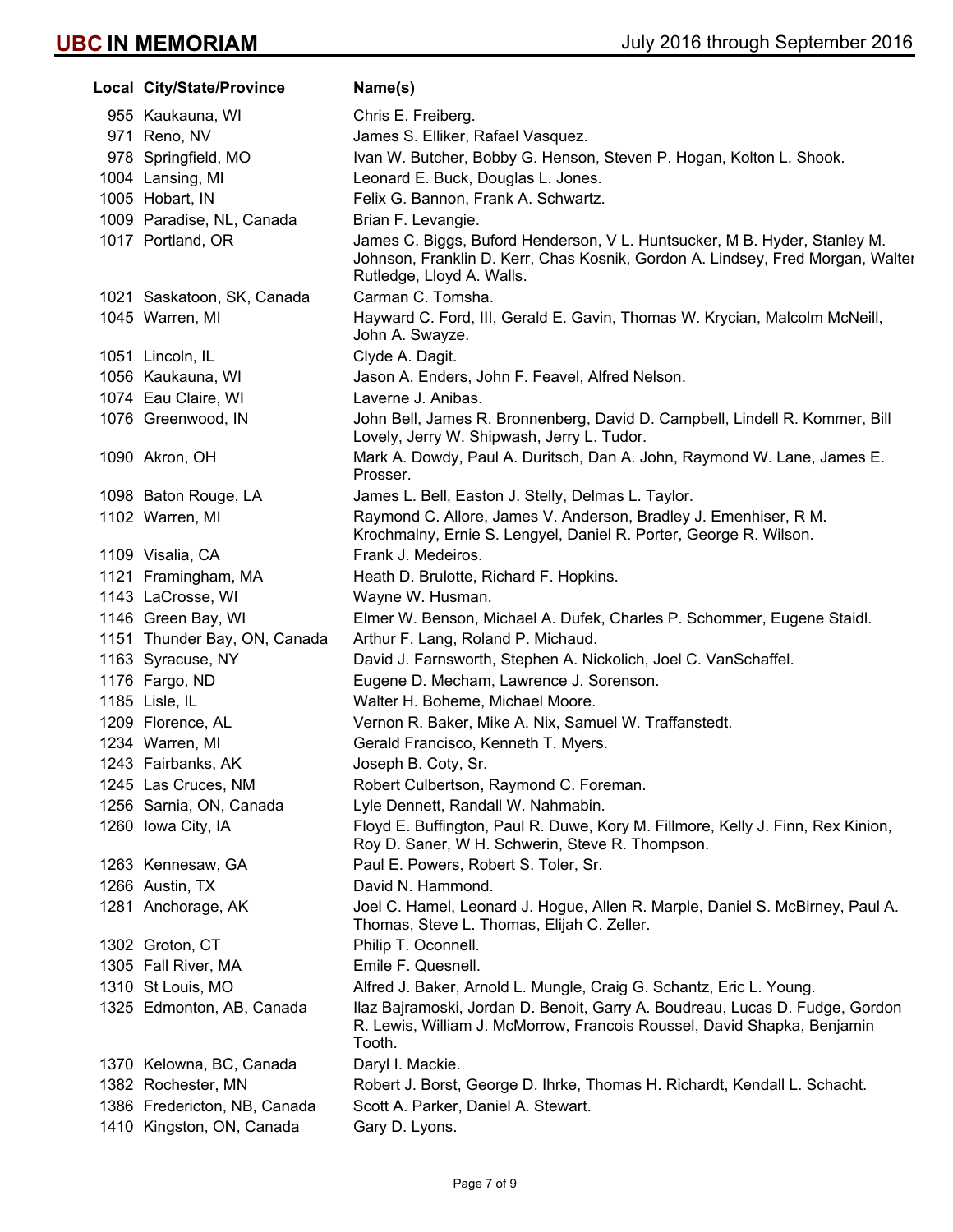| Local City/State/Province    | Name(s)                                                                                                   |  |
|------------------------------|-----------------------------------------------------------------------------------------------------------|--|
| 1425 Sudbury, ON, Canada     | Werner Hofmann, Yvon J. Roy.                                                                              |  |
| 1443 Winnipeg, MB, Canada    | Ted P. Balcaen.                                                                                           |  |
| 1460 Edmonton, AB, Canada    | Garry H. Mitchell.                                                                                        |  |
| 1503 Oregon City, OR         | Ralph E. Terrell.                                                                                         |  |
| 1506 Los Angeles, CA         | Fay T. Merriman, Ray Perez, Raymond Roman, David W. Welcher.                                              |  |
| 1510 Escanaba, MI            | Thomas P. Osier, Todd A. Tousignant.                                                                      |  |
| 1529 Kansas City, MO         | Malik E. Barbour, Garland L. Ranes.                                                                       |  |
| 1539 Des Plaines, IL         | Paul A. Dietzel, Richard D. Hull.                                                                         |  |
| 1541 Delta, BC, Canada       | Robert A. Hirst, Raymond Hulstein, Robert Lawson.                                                         |  |
| 1554 Nashville, TN           | Charles L. Allen.                                                                                         |  |
| 1556 New York, NY            | George J. Aragona, Donald Grahamer, John Vise.                                                            |  |
| 1588 Sydney, NS, Canada      | Duane MacLeod, David M. Roach.                                                                            |  |
| 1592 Sarnia, ON, Canada      | Brad C. Barclay, Allan F. Griggs, Dale V. Wirtanen.                                                       |  |
| 1596 St Louis, MO            | Keith N. Gardner, Ronald R. Geisler, Roy W. Gerlach, Michael K. Sutter.                                   |  |
| 1598 Victoria, BC, Canada    | Jay Byers, Robert E. Glanville, Wilfred Jackson, David Larocque.                                          |  |
| 1599 Redding, CA             | Edwin C. Phillips, Wm O. Proffitt.                                                                        |  |
| 1607 Whittier, CA            | Manuel A. Aranda, David M. Brown, Oran A. Oller, William R. Smith, Greg S.<br>Taber, Vernon E. Tomlinson. |  |
| 1669 Thunder Bay, ON, Canada | Minoru Kishi, William M. Mayer.                                                                           |  |
| 1693 Lisle, IL               | Jack D. Clesson, Edwin P. Haagenson, Ryan M. Hail, Charles L. Nack, Peter<br>Ratkovich.                   |  |
| 1733 Marshfield, WI          | Anthony J. Beller.                                                                                        |  |
| 1770 Cape Girardeau, MO      | John L. Groves.                                                                                           |  |
| 1780 Las Vegas, NV           | Bryce L. Campbell, Beniamino Canal.                                                                       |  |
| 1795 Farmington, MO          | Johnnie F. Jones, Donald L. King.                                                                         |  |
| 1800 Arroyo Grande, CA       | John W. Hilton.                                                                                           |  |
| 1809 Oakland Park, FL        | Henry Dolleman, J C. Hernandez, Henry G. Kriedeman, Charles K. Shaw, Robert<br>J. Wilkinson.              |  |
| 1839 Pacific, MO             | Edward A. Hamann.                                                                                         |  |
| 1846 Metairie, LA            | Calvin A. Aguillard, Chas J. Sonier, A J. Treadaway.                                                      |  |
| 1889 Lisle, IL               | Donald A. Deetjen, Lawrence J. James, Edward R. Pearcy, Jr.                                               |  |
| 1907 Delta, BC, Canada       | Herbert W. Franson, Stuart Gustin, John P. Holowatiuk, Joseph Krehel, Ryan<br>Schreiner.                  |  |
| 1912 Phoenix, AZ             | Geo Anastopoulos, Harold J. Hacker, Ray Hamm, Jr., Domonic Pezzopane, Jr.,<br>Mike Rios, Don I. Williams. |  |
| 1916 Hamilton, ON, Canada    | Michael Adamson, Edward Trudel, Desmond D. Tyghe, Harry A. Vey.                                           |  |
| 1925 Columbia, MO            | John C. Beach, Rufus D. Wyatt.                                                                            |  |
| 1934 Bemidji, MN             | Lance D. Westrum.                                                                                         |  |
| 1946 London, ON, Canada      | Michael J. Ikeno.                                                                                         |  |
| 1977 Las Vegas, NV           | Warren S. Ardoin, John K. Endo, Ryan L. Jolley, Tomas Mendoza Garcia,<br>Edward Slick, Jerry L. Upshaw.   |  |
| 1985 Saskatoon, SK, Canada   | Walter H. Dreger, Gregory M. Kohut, Arnold G. Richardson, Ken W. Watts.                                   |  |
| 2041 Ottawa, ON, Canada      | Maurice Potvin.                                                                                           |  |
| 2087 Lisle, IL               | Terry W. Boley.                                                                                           |  |
| 2103 Calgary, AB, Canada     | Perry J. Kieley.                                                                                          |  |
| 2133 Laconia, IN             | Jack Burgin.                                                                                              |  |
| 2214 Festus, MO              | Larry G. Coleman.                                                                                         |  |
| 2232 Pasadena, TX            | Jackie Davis, Laston B. Stephens.                                                                         |  |
| 2236 Oakland, CA             | Pietro Malatesta, Frank Mendibles, H A. Pappani.                                                          |  |
| 2262 Fredericton, NB, Canada | Ronald Pitre.                                                                                             |  |
| 2283 Pewaukee, WI            | Joseph H. Neu, Dean D. Weasler.                                                                           |  |